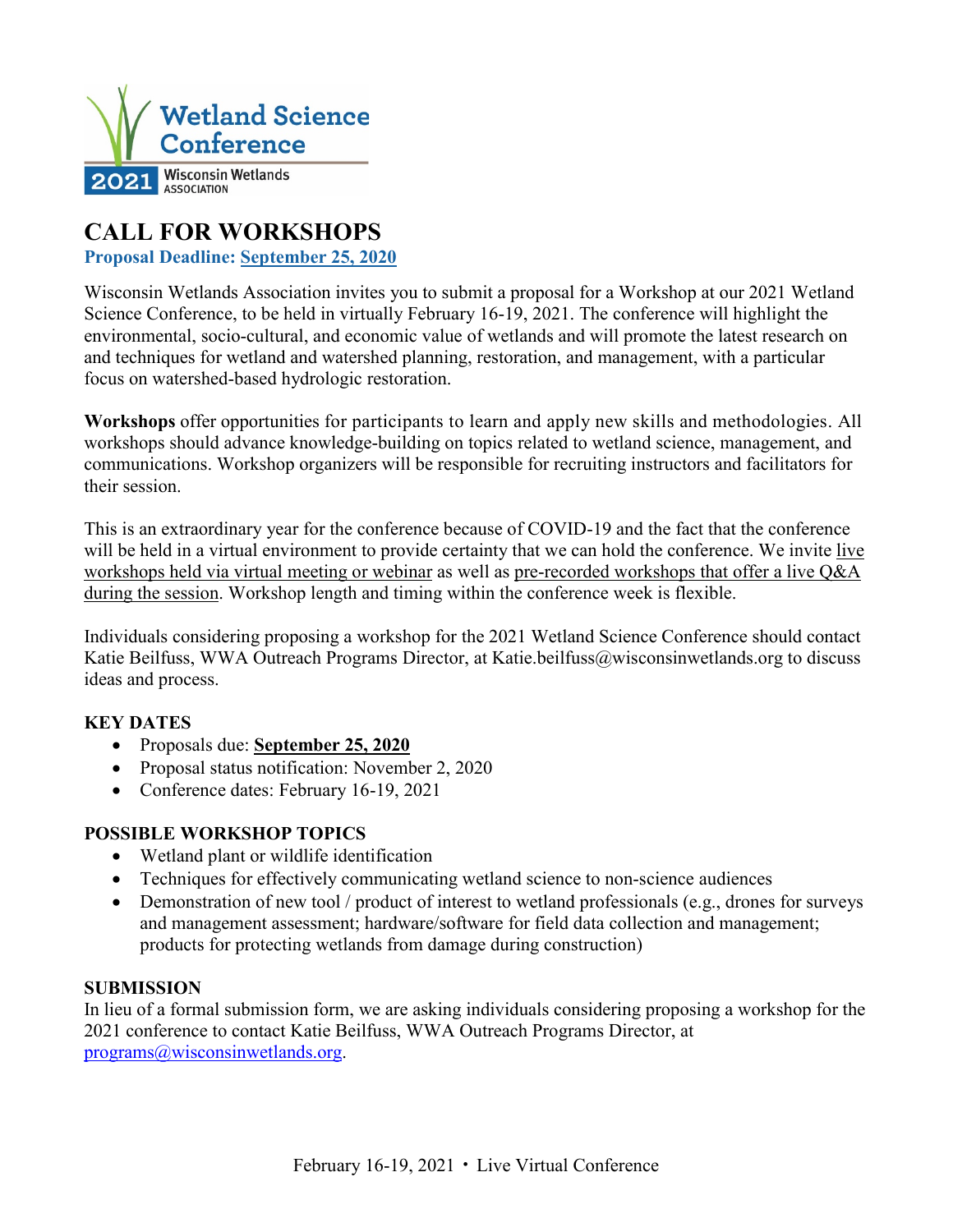#### **REVIEW CRITERIA**

Proposals will be evaluated by members of the Conference Advisory Panel based on the following criteria:

- Relevance to conference vision/topics and attendees
- Potential to bring in participants to the conference from different audiences
- Overall quality of submission
- Provides a hands-on, collaborative, and/or active learning for attendees

#### **OTHER DETAILS**

#### **Organizer Responsibilities**

All workshops must have a lead organizer who serves as the primary point of contact. This person should be readily available by email in the months leading up to the conference and is expected to be present at the workshop. Organizers are responsible for ensuring that all instructors/facilitators taking part in their workshop register for the conference before the deadline for registration (noon on February 11, 2021). Reduced early bird rates are available through January 15, 2021.

**Covering Costs:** WWA will provide the virtual conference platform and will connect your workshop with this platform. We may be able to provide access to Zoom Meeting or Zoom Webinar for workshops. To cover any direct costs for putting on your workshop (including instructor conference registration, supplies, catering, special AV equipment), we will charge a fee to anyone registering for the workshop.

**To have your workshop proposal considered for WWA's 2021 Wetland Science Conference, please email Katie Beilfuss at Katie.beilfuss@wisconsinwetlands.org.**